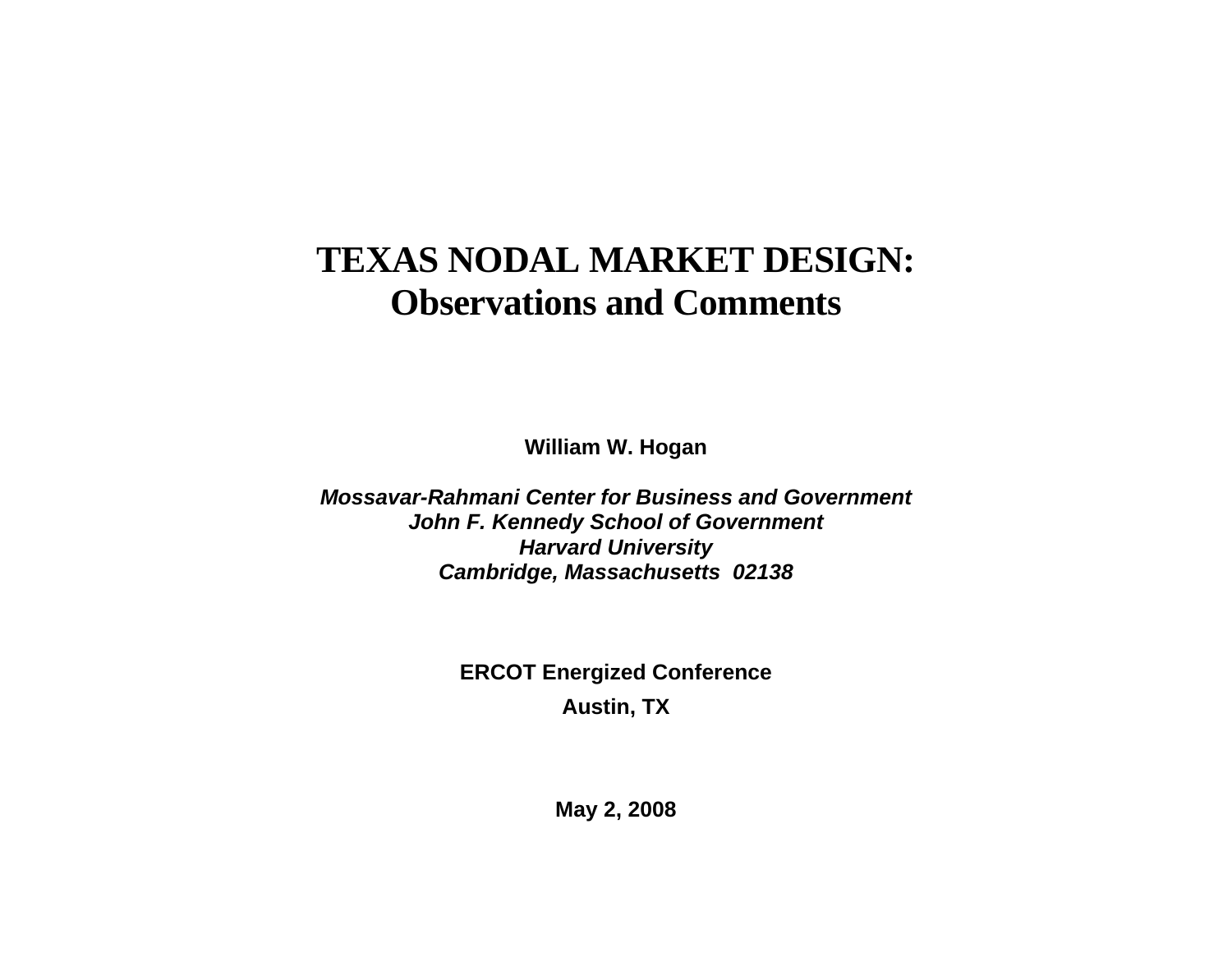## **Good news:**

**ERCOT's proposed Texas nodal market design employs key elements of "Successful Market Design." This provides a workable market framework that is working in other organized markets like New York, PJM in the Mid-Atlantic Region, New England, and the Midwest.** 

- **1. Efficient spot market with locational prices.**
- **2. Financial transmission rights.**
- **3. Bilateral schedules.**
- **4. Voluntary day-ahead market with unit commitment and binding transactions.**
- **5. Virtual bidding.**
- **6. Uplift charges applied to real-time loads.**
- **7. Market power mitigation.**
- **8. (Good documentation on nodal.ercot.com)**

**ERCOT's proposed market design reflects serious work and is a major step forward. Of course, the details matter.** 

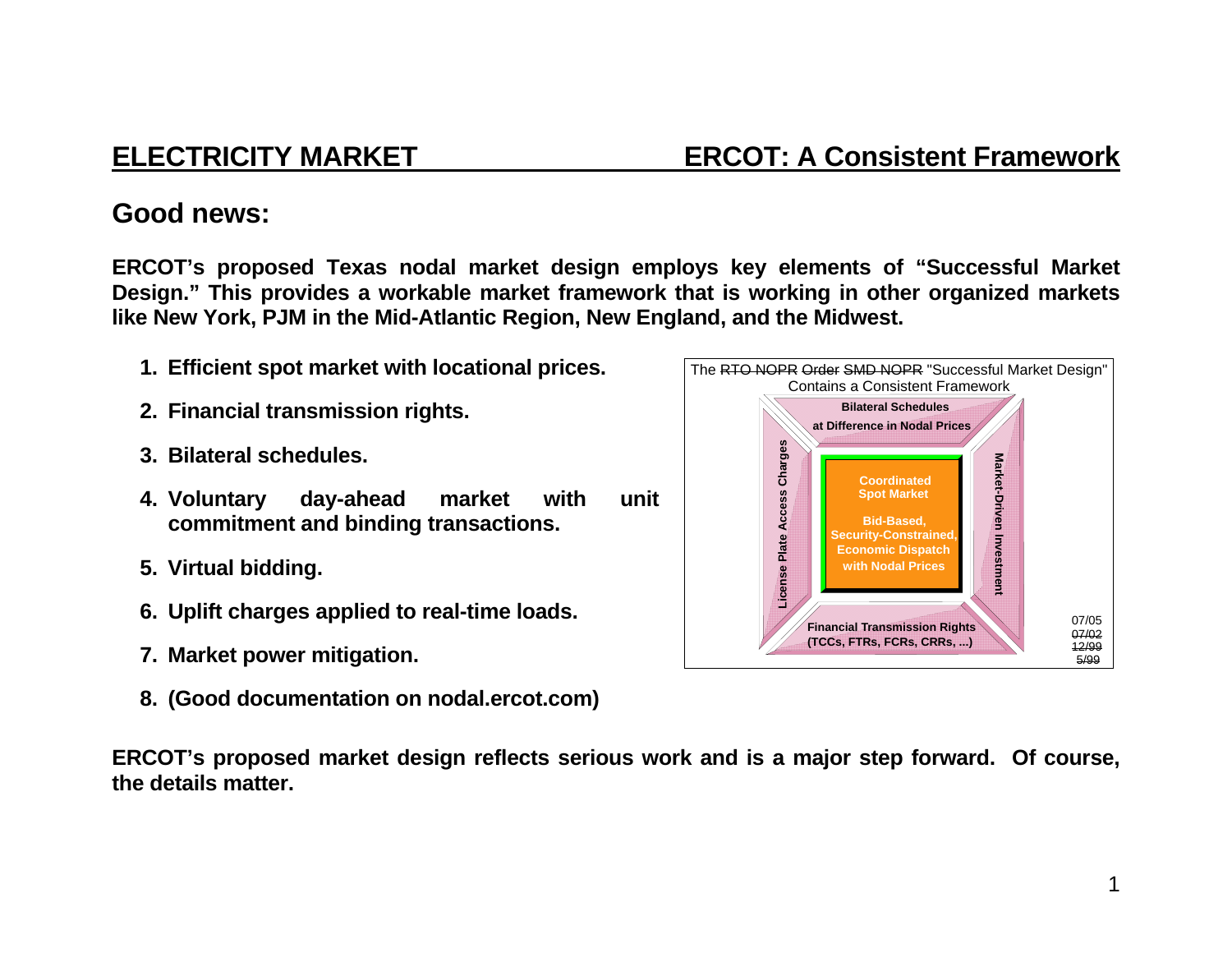## **ELECTRICITY MARKET ERCOT Market Design**

### **Other news:**

**Like other advanced organized electricity markets, the ERCOT market design is a work-in-progress. Three components illustrate problems and challenges.** 

- **Scarcity Pricing.** 
	- <sup>o</sup> Energy only market, missing money and resource adequacy.
	- <sup>o</sup> Market power mitigation and scarcity rents.
- $\bullet$  **Congestion Revenue Right (CRR) Protocols.** 
	- <sup>o</sup> Settlements Sausage.
	- o Transmission investment.
- **Day-ahead (DAM) Commitment, Dispatch and Pricing.** 
	- <sup>o</sup> Reliability unit commitment (RUC) and bidding incentives.
	- o Energy pricing and make-whole uplift charges.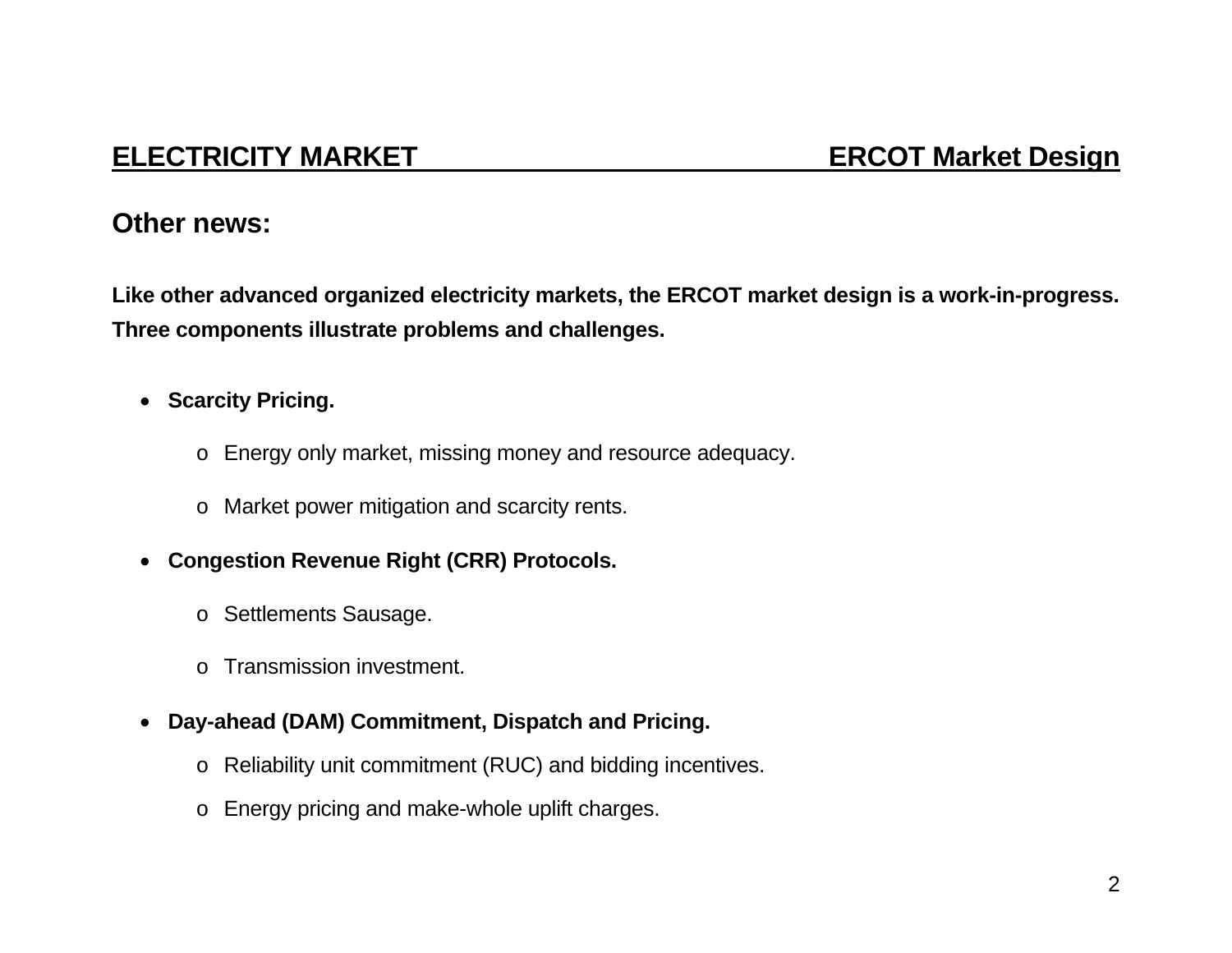**The ERCOT market design is an "energy only" market. There is no separate capacity market payment. This raises concerns about the familiar "missing money" problem.** 

- In principle, load bids might provide a mechanism for discovering scarcity prices and providing adequate energy revenues. However, the ERCOT design does not seem to anticipate substantial dispatchable real-time load.
- The apparent hope is that an increased energy offer cap (\$3000/MWh) will provide enough room to allow some generator to exercise a little market power and bid high enough to reflect the scarcity rent.
- Relying on unmitigated offers to provide scarcity rents will conflict with the Texas "two step" mitigation rules.
- An alternative would be to implement an operating reserve demand curve with integrated energy and reserve pricing, a feature found in other organized markets.

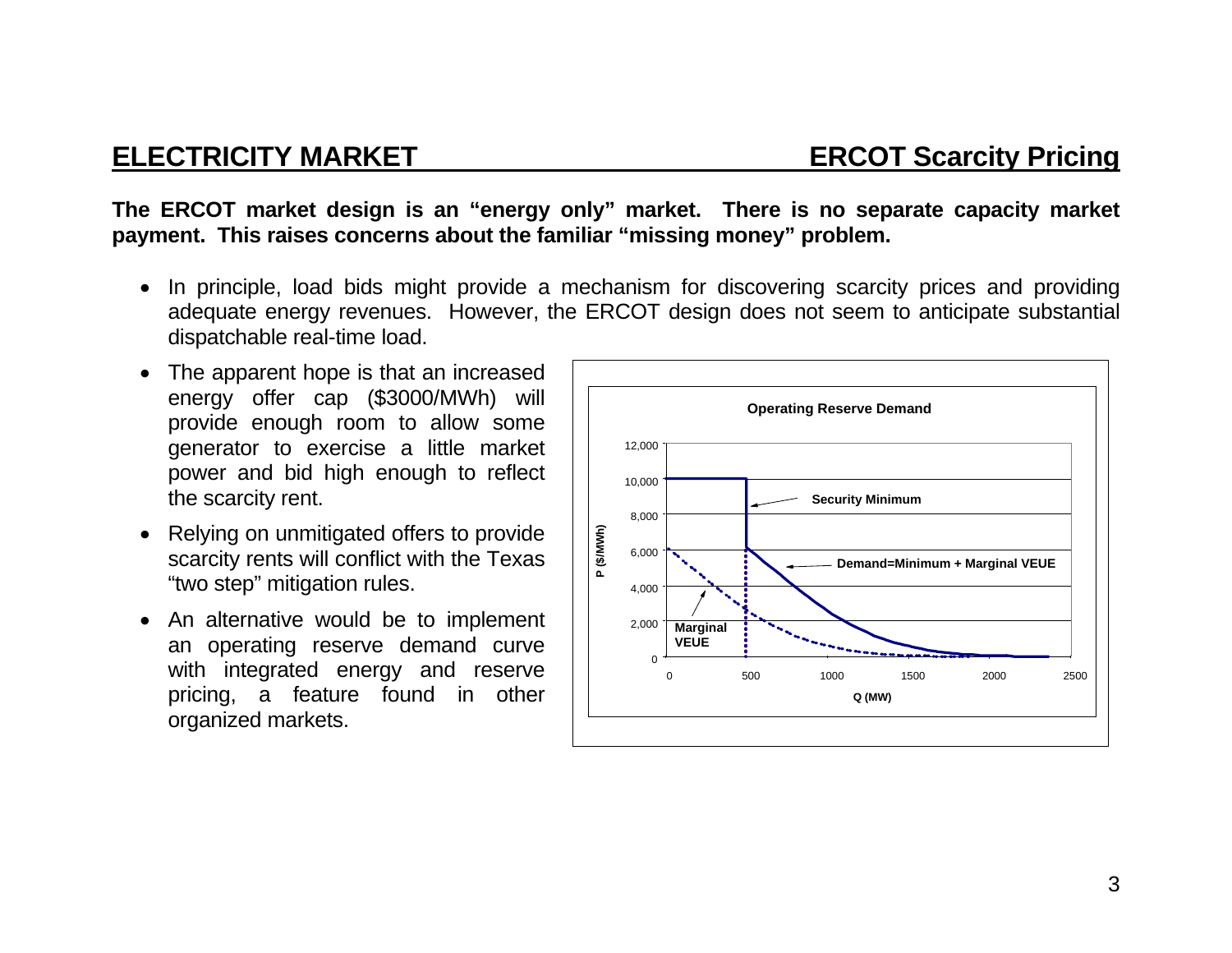**An explicit operating reserve demand curve can address demand response and mitigated supply offers while achieving efficient scarcity pricing.** 

*Demand Response:* Better pricing implemented through the operating reserve demand curve would provide an important signal and incentive for flexible demand participation in spot markets.

**Price Spikes:** A higher price would be part of the solution. Furthermore, the contribution to the "missing money" from better pricing would involve many more hours and smaller price increases.

*Practical Implementation:* The NYISO and ISONE implementations dispose of any argument that it would be impractical to implement an operating reserve demand curve. The only issue is the level of the appropriate price.

*…* 

*Reliability:* Market operating incentives would be better aligned with reliability requirements.

*Market Power:* Better pricing would remove ambiguity from analyses of high prices and distinguish (inefficient) economic withholding through high offers from (efficient) scarcity pricing derived from the operating reserve demand curve.

*Hedging:* The Basic Generation Service auction in New Jersey provides a prominent example that would yield an easy means for hedging small customers with better pricing.

*Increased Costs:* The higher average energy costs from use of an operating reserve demand curve do not automatically translate into higher costs for customers. In the aggregate, there is an argument that costs would be lower.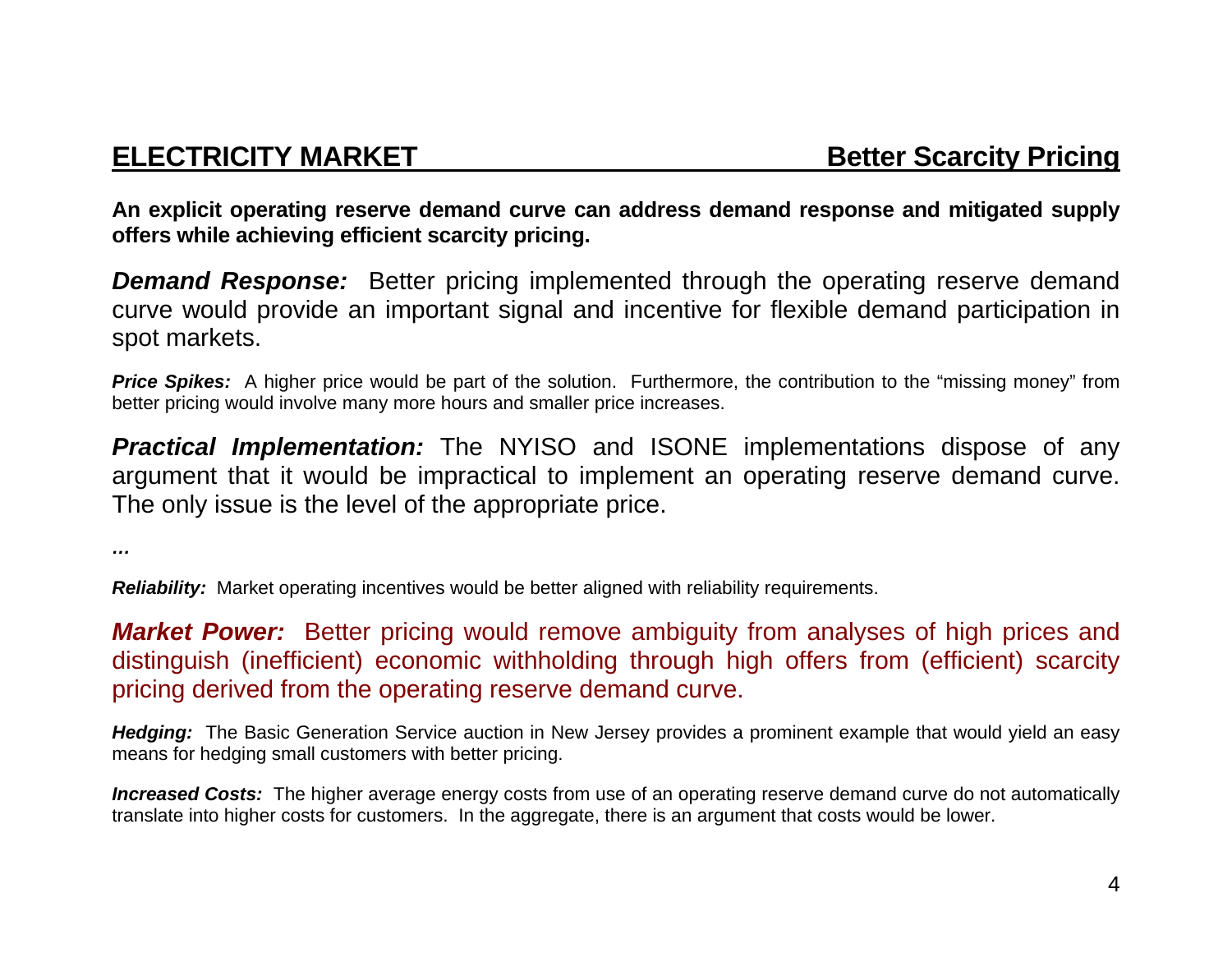## **ELECTRICITY MARKET ERCOT CRR Design**

**The ERCOT Congestion Revenue Right (CRR) settlement system introduces new features not found in other organized markets to deal with "hedging" and constraint deratings.** 

![](_page_5_Figure_3.jpeg)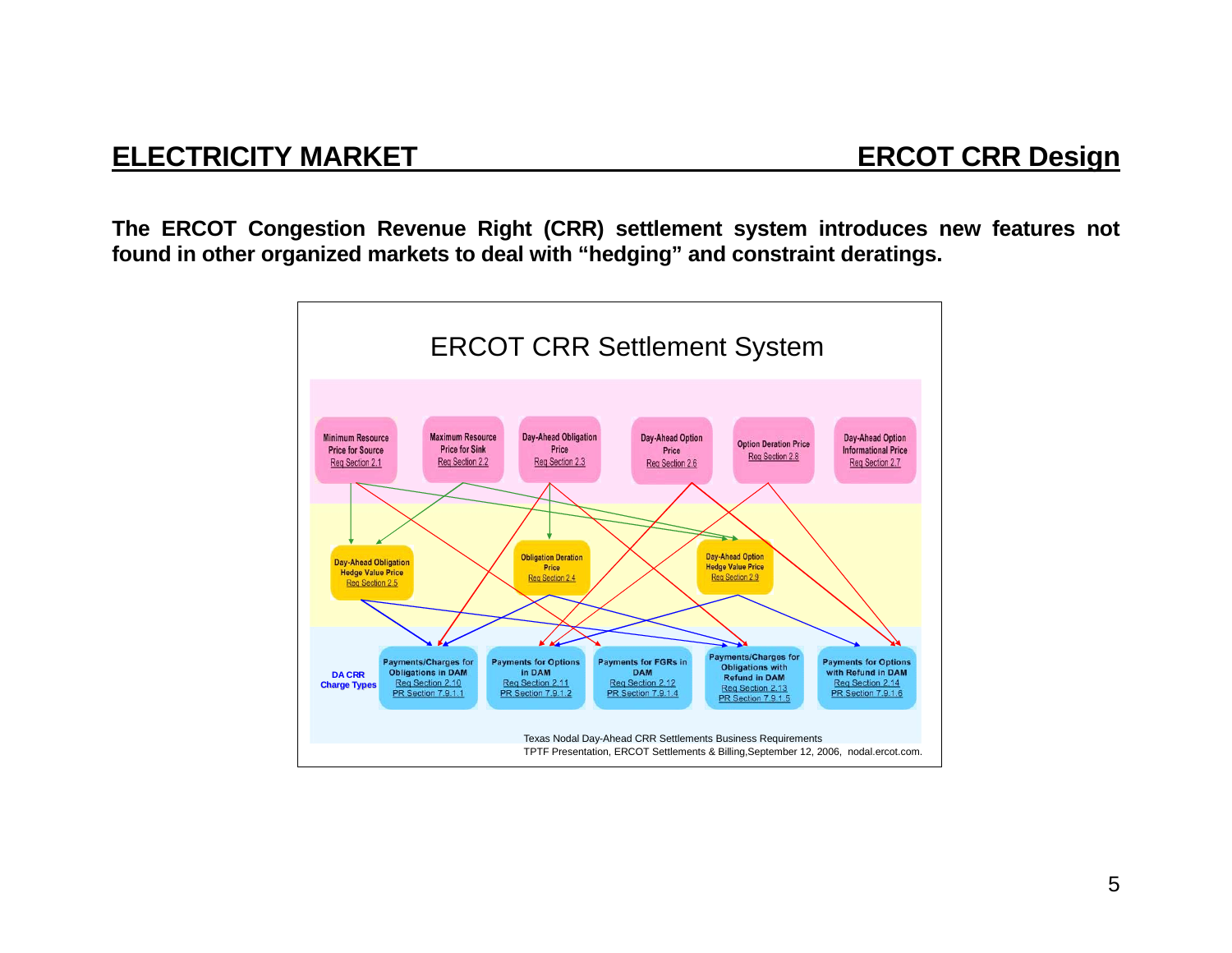## **ELECTRICITY MARKET ERCOT CRR Design**

**The details for CRR obligation settlements remind of the admonition never to look at how sausage is made. What is going on here, why, and what are the incentives?** 

![](_page_6_Figure_3.jpeg)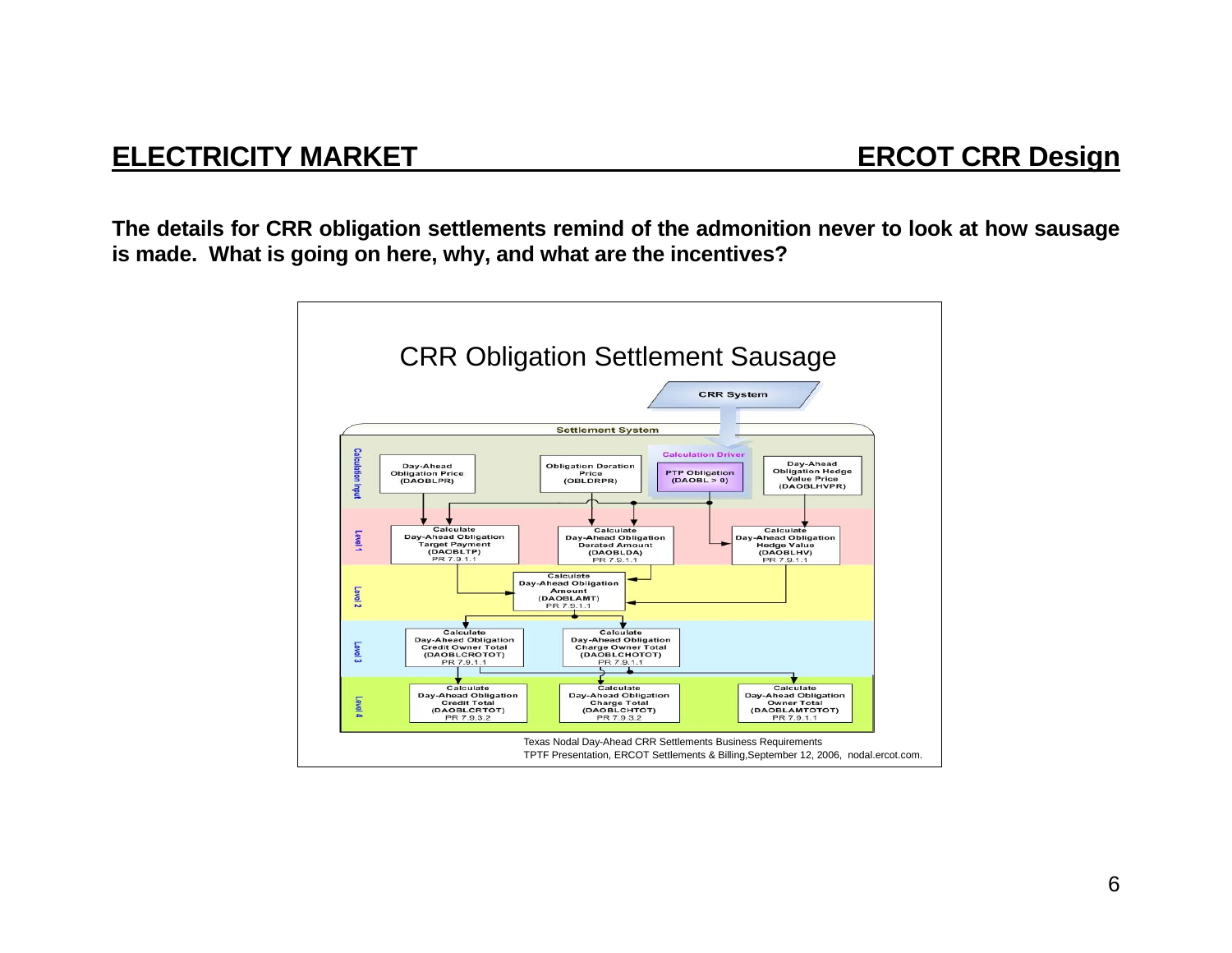## **ELECTRICITY MARKET ELECTRICITY MARKET**

**The "hedging" and derating adjustments of CRR payments appear to reflect a worry about excess allocation in the CRR auction, and an assumption that the CRR holder should bear the cost.** 

- The "hedge" value puts a floor on the CRR value that can be recovered when there is a derating.
- The derating methodology treats the constraint impacts as independent radial schedules. In fact, the schedules are point-to-point and the constraint impacts are joint.
- Material derating with payments withheld on the individual constraints could increase the risks for CRR holders.
- There is an incentive for every CRR holder to install a diesel generator at the sink location, to ensure the maximum hedge floor.

![](_page_7_Figure_7.jpeg)

 $[DAOBLAMT o, (j, k) =$  (-1) \* Max ( $[DAOBLTP o, (j, k) - DAOBLDAo, (j, k)$ ), Min  $[DAOBLTP o, (j, k)$ , DAOBLHV o,  $(i, k)$ )]]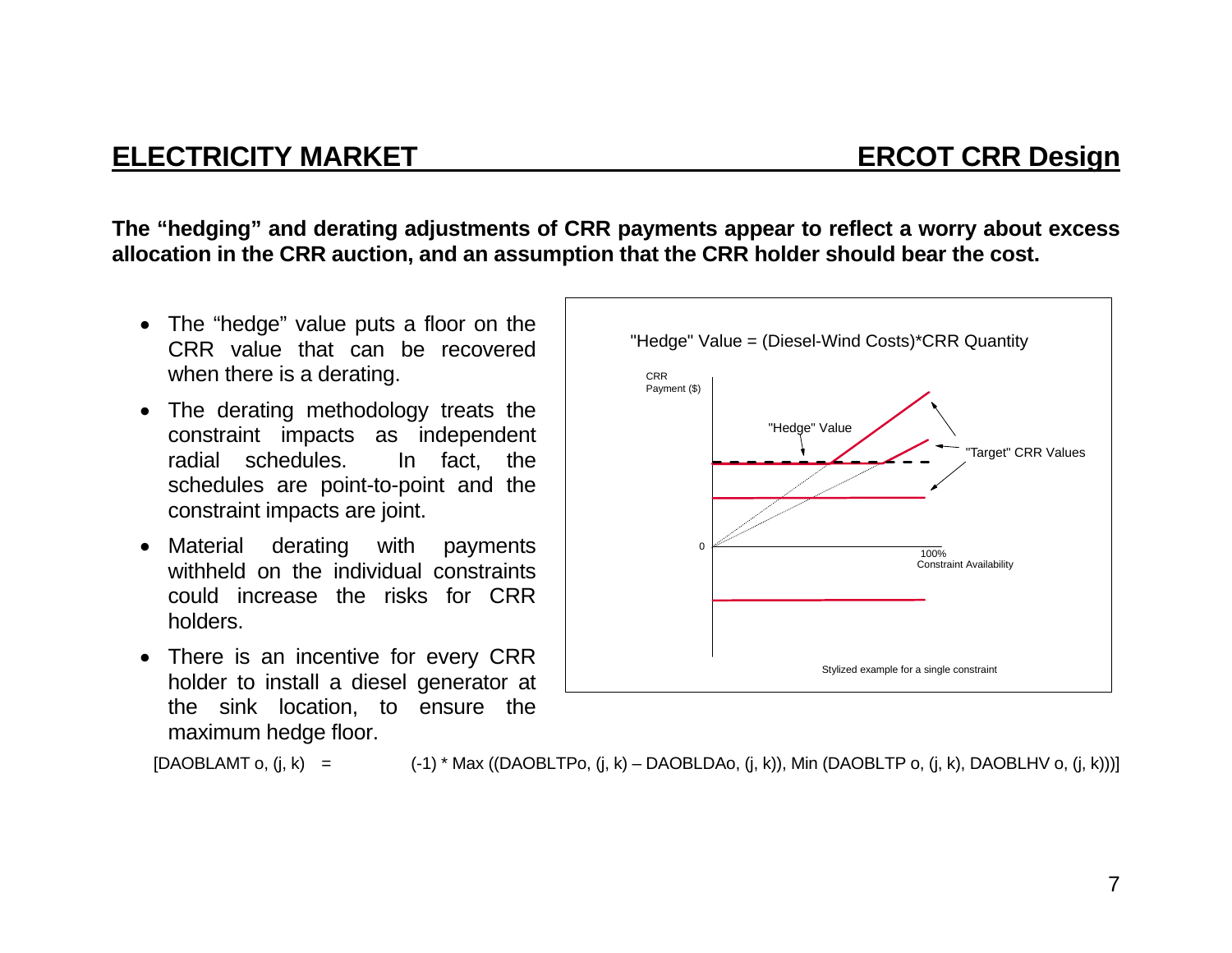#### **The CRR allocation provides no direct connection to transmission investment.**

- Maximum duration of auction allocations is two years.
- Investment in transmission does not result in receipt of incremental CRRs.
- Transmission investment is not integrated with the ERCOT nodal market design.
- Socialized transmission investment creates a "slippery slope" problem that could undermine the ERCOT energy-only market design intent.
- The Argentine experience identifies an alternative transmission investment framework that mitigates socialization of costs and supports the energy market.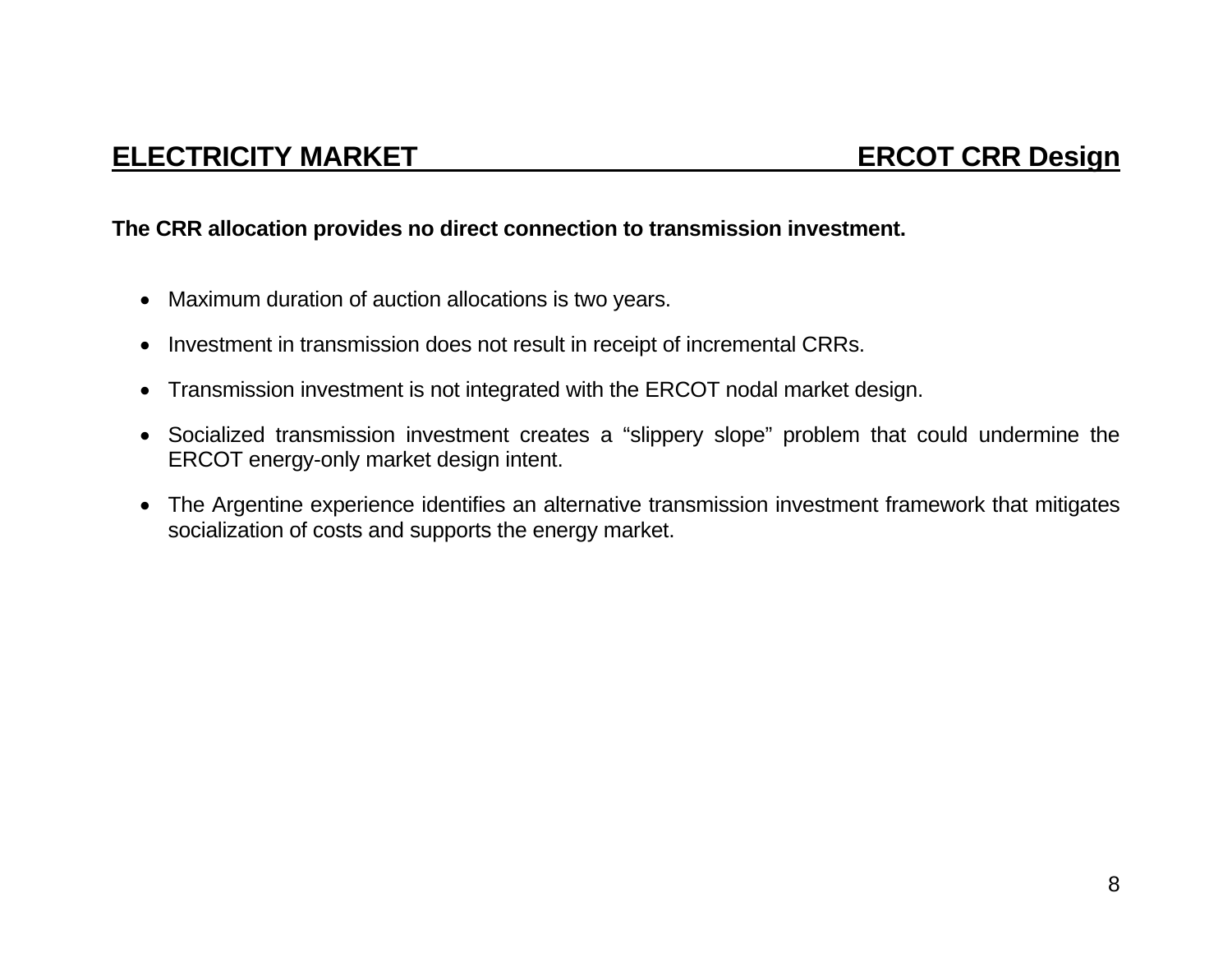## **TRANSMISSION INVESTMENT And Argentine Approach**

**An outline of the Argentine experience bears directly on the debate in the United States and elsewhere.** (For details, see Stephen C. Littlechild and Carlos J. Skerk, "Regulation of Transmission Expansion in Argentina Part I: State Ownership, Reform and the Fourth Line," CMI EP 61, 2004, pp. 27-28.)

- • **Coordinated Spot Market.** Organized under an Independent System Operator with Locational Marginal Pricing.
- • **Expansion of Transmission Capacity by Contract Between Parties**. Allowed merchant transmission with voluntary participant funding.
- • **Minor Expansions of Transmission Capacity (<\$2M)**. Included regulated investment with assignment of cost, either through negotiation or allocation to beneficiaries as determined by regulator, with mandatory participant funding.
- • **Major Expansions of Transmission by "Public Contest" Method**. Overcame market failure without overturning markets.
	- <sup>o</sup> Regulator applies the "Golden Rule" (the traditional Cost-Benefit Test).
	- <sup>o</sup> 30%-30% Rule. At least 30% of beneficiaries must be proponents. No more than 30% of beneficiaries can be opponents.
	- <sup>o</sup> Assignment of costs to beneficiaries with mandatory participant funding under "area of influence" methodology.
	- <sup>o</sup> No award of Financial Transmission Rights!
	- o Allocation of accumulated congestion rents to reduce cost of construction ("Salex" funds).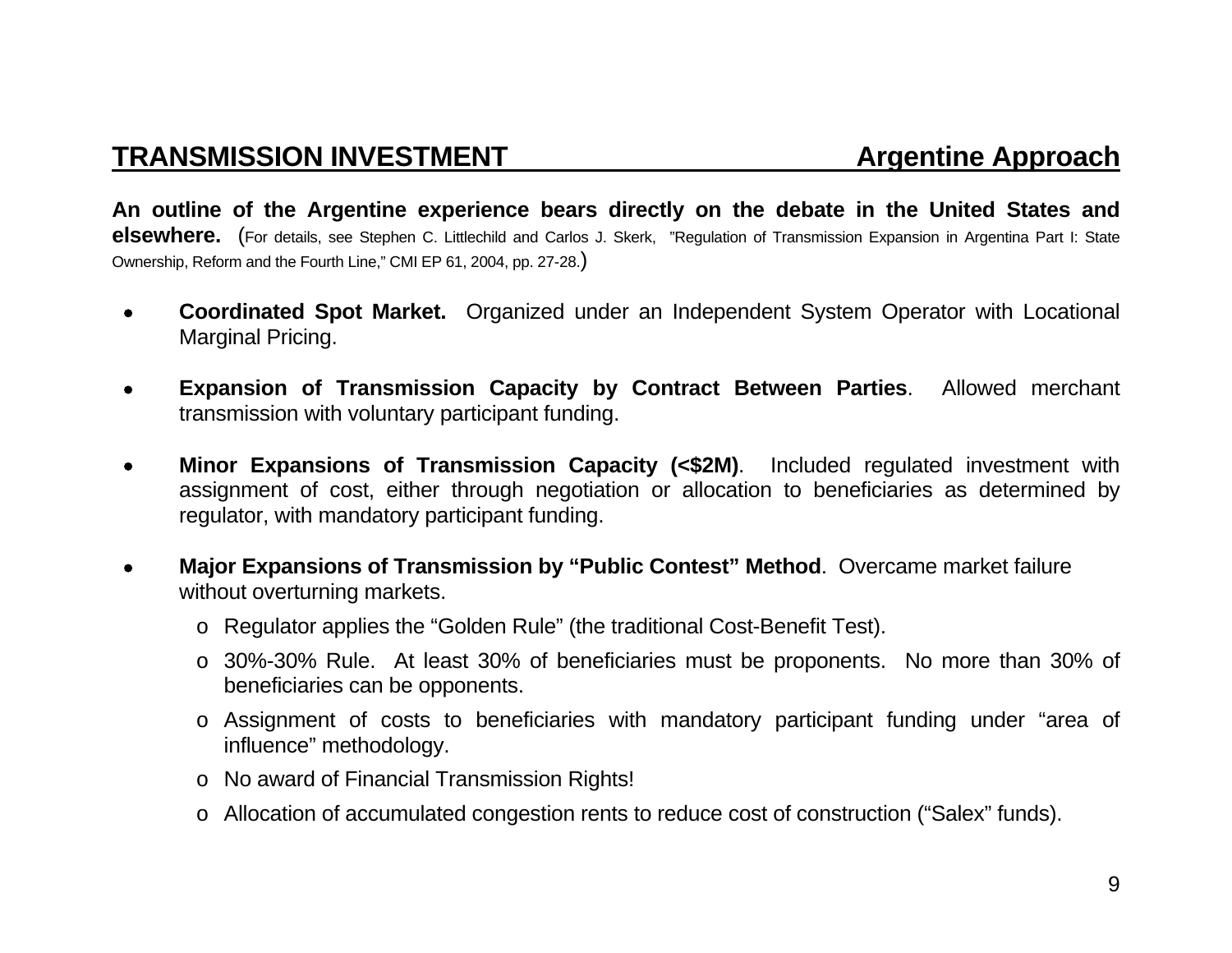#### **What impact did the Argentine approach have on transmission investment?**

"To illustrate the change in emphasis on investment, over the period 1993 to 2003 the length of transmission lines increased by 20 per cent, main transformers by 21 per cent, compensators by 27 per cent and substations by 37 per cent, whereas series capacitors increased by 176 per cent. As a result, transmission capacity limits increased by 105 per cent, more than sufficient to meet the increase in system demand of over 50 per cent." (Stephen C. Littlechild and Carlos J. Skerk, "Regulation of Transmission Expansion in Argentina Part II: State Ownership, Reform and the Fourth Line," CMI EP 61, 2004, p. 56.)

#### **Lessons**

- • **Transmission investment could be compatible with SMD incentives.**
- • **Beneficiaries could be defined.**
- • **Participant funding could support a market.**
- • **Award of FTRs or ARRs would be an obvious enhancement.**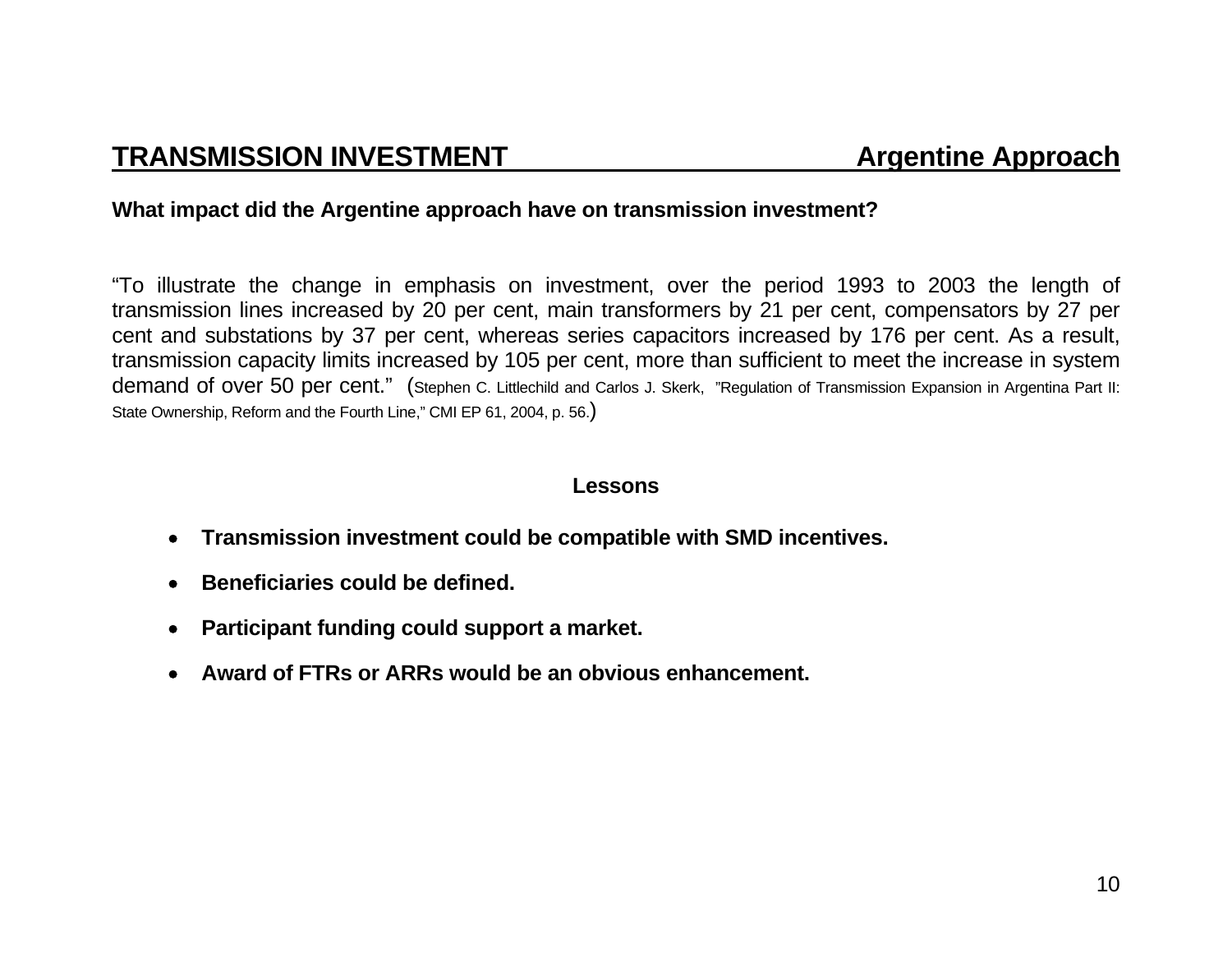#### **How would the Argentine model translate into the Unites States context?**

- • **Coordinated Spot Market.** Organized under an Independent System Operator with Locational Marginal Pricing. The Successful Market Design with financial transmission rights.
- • **Expansion of Transmission Capacity by Contract Between Parties**. Allow merchant transmission with voluntary participant funding. This is the easy case. Allocate long-term financial transmission rights for the transmission expansion.
- • **Minor Expansions of Transmission Capacity (<\$2M)**. Includes regulated investment with assignment of cost either through negotiation or assignment to beneficiaries as determined by regulator with mandatory participant funding. Leaves small investments to the initiative of the existing wires companies. Auction incremental FTRs along with FTRs for existing system.
- • **Major Expansions of Transmission by "Public Contest" Method**. Overcoming market failure without overturning markets.
	- <sup>o</sup> Regulator applies the "Golden Rule" (Cost-Benefit Test). Use the same economic cost benefit analysis to identify expected beneficiaries.
	- <sup>o</sup> 30%-30% Rule. At least 30% of beneficiaries must be proponents. No more than 30% of beneficiaries can be opponents. This provides an alternative, or a complement, to the "Market Failure Test" to help the regulators limit intervention and support the broader market.
	- <sup>o</sup> Assign costs to beneficiaries with mandatory participant funding.
	- o Award either Auction Revenue Rights or long term FTRs to beneficiaries along with costs.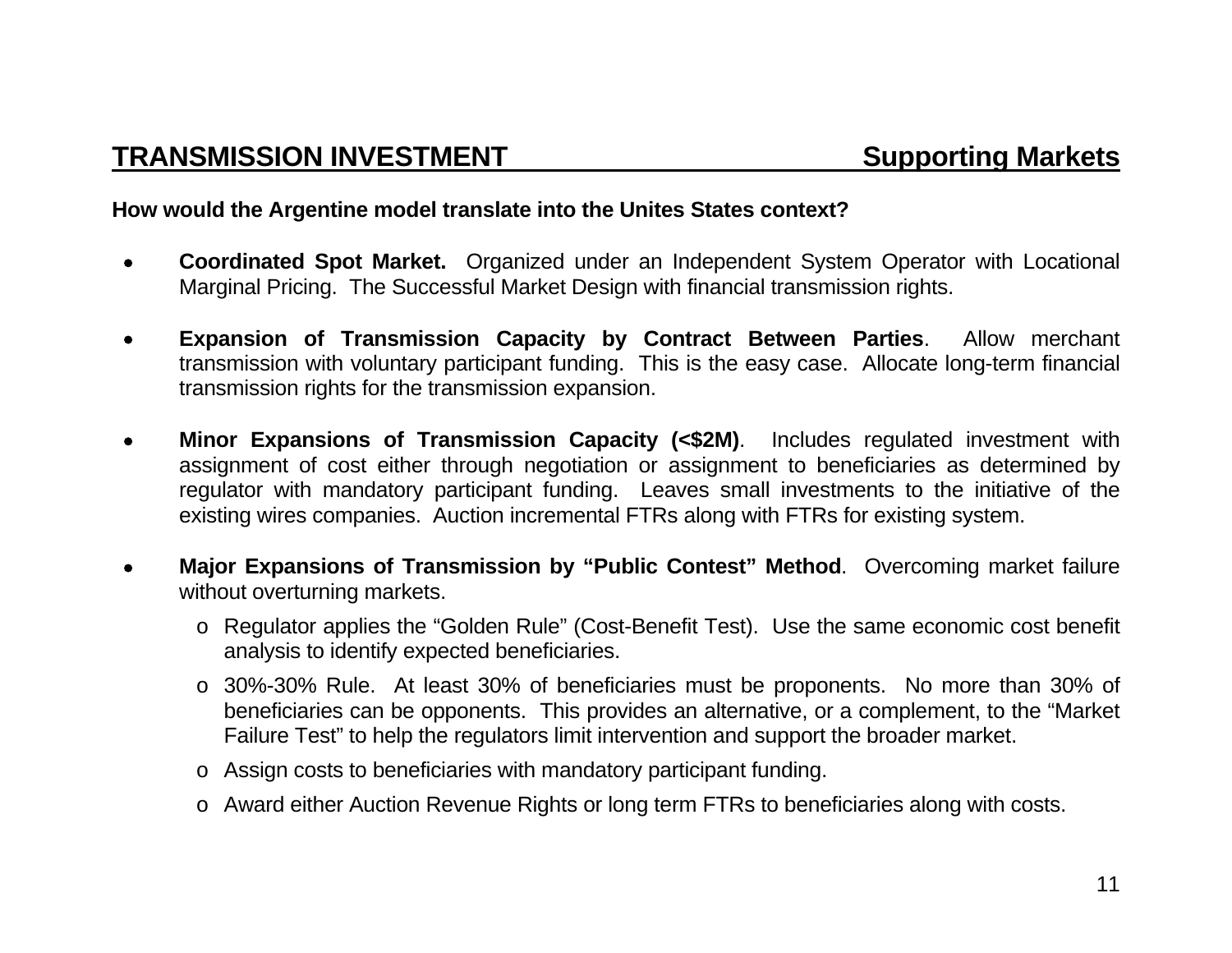**Apply the same general rules to all generation and demand investments that compete with transmission.** 

- • **Coordinated Spot Market.** Organized under an Independent System Operator with Locational Marginal Pricing. The Successful Market Design with financial transmission rights.
- • **Voluntary Investment by Contract Between Parties**. Allow merchant generation and demand investment with voluntary participant funding. This is the easy case.
- • **Major Investments by "Public Contest" Method**. Overcoming market failure without overturning markets.
	- <sup>o</sup> Regulator applies the "Golden Rule" (Cost-Benefit Test). Use the same economic cost benefit analysis to identify expected beneficiaries.
	- <sup>o</sup> 30%-30% Rule. At least 30% of beneficiaries must be proponents. No more than 30% of beneficiaries can be opponents. Absent a very lumpy investment, the beneficiaries should be a very limited group. Virtually all demand investments and most generation investments would have a single beneficiary.
	- <sup>o</sup> Assign costs to beneficiaries with mandatory participant funding.

**In principle, this provides a level playing field while recognizing that there may be market failures that require regulated investments.**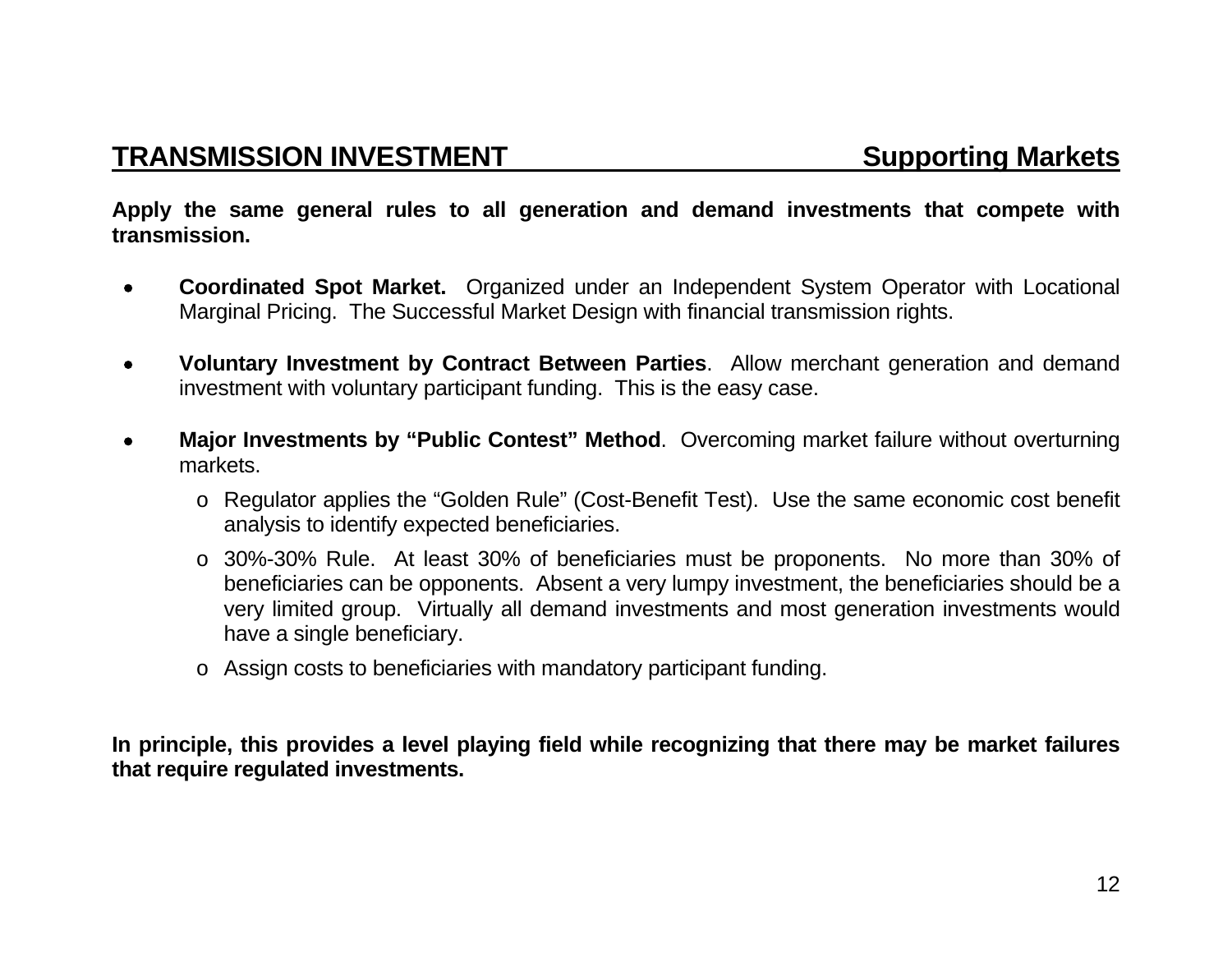**The day-ahead market with unit commitment is followed by a reliability unit commitment (RUC). There are some features that differ from the approaches in other organized markets.** 

- RUC Commitment is an important part of reliability assurance. However, the RUC commitment is difficult to integrate in a market setting.
- ERCOT RUC commitment is based on three-part bids including energy, without a full commitment dispatch.
- Other organized markets minimize commitment costs, and often include a final full commitment dispatch. (e.g. Attachment B to the NYISO Services Tariff).
- The ERCOT design proposal socializes part of the RUC unit real-time revenues through "clawback" rules.
- Other organized markets cover make-whole payments for committed units, but do not recapture operating profits.
- The goal in other organized markets is to provide an incentive for day-ahead schedules and load bids, and to contribute to scarcity rents for generators.
- The ERCOT design provides incentive to understate load and rely on real-time dispatch. With offer mitigation rules, the ERCOT proposal could operate more like cost-ofservice real-time pricing.

![](_page_13_Figure_10.jpeg)

![](_page_13_Figure_11.jpeg)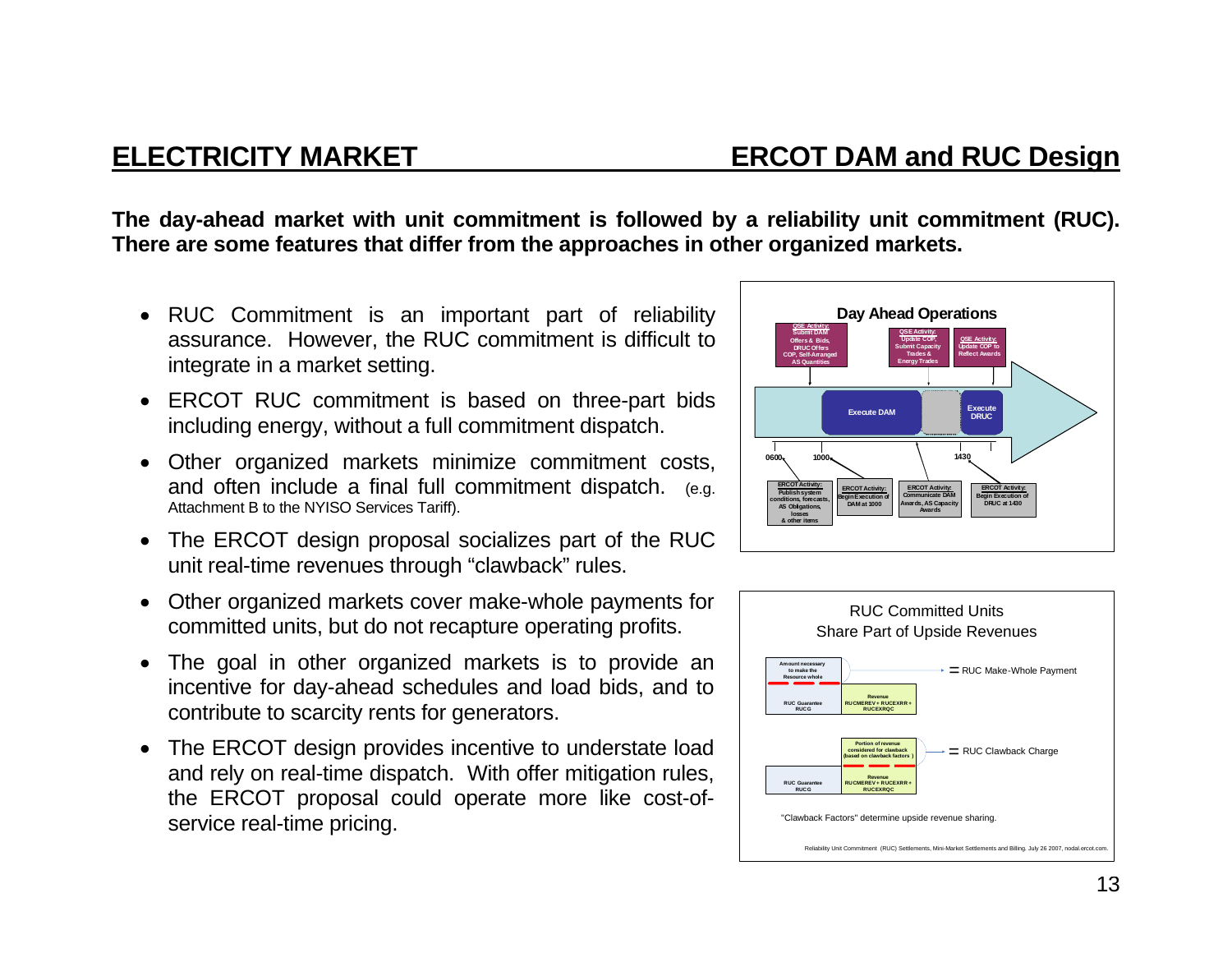### **The ERCOT DAM and RUC market design does not explain the protocols for determining locational energy prices.**

- For unit commitment models, there may be no set of energy prices that supports the solution.
- The energy pricing ambiguity arises just in those cases where the unit commitment matters.
- Alternative locational energy pricing rules provide different incentives for using energy prices or relying on uplift.
- Minimum-uplift pricing smoothes the implied aggregate generator offer curve and determines energy prices that depend on the offers but are independent of the actual DAM and RUC commitment and dispatch.

![](_page_14_Figure_7.jpeg)

![](_page_14_Figure_8.jpeg)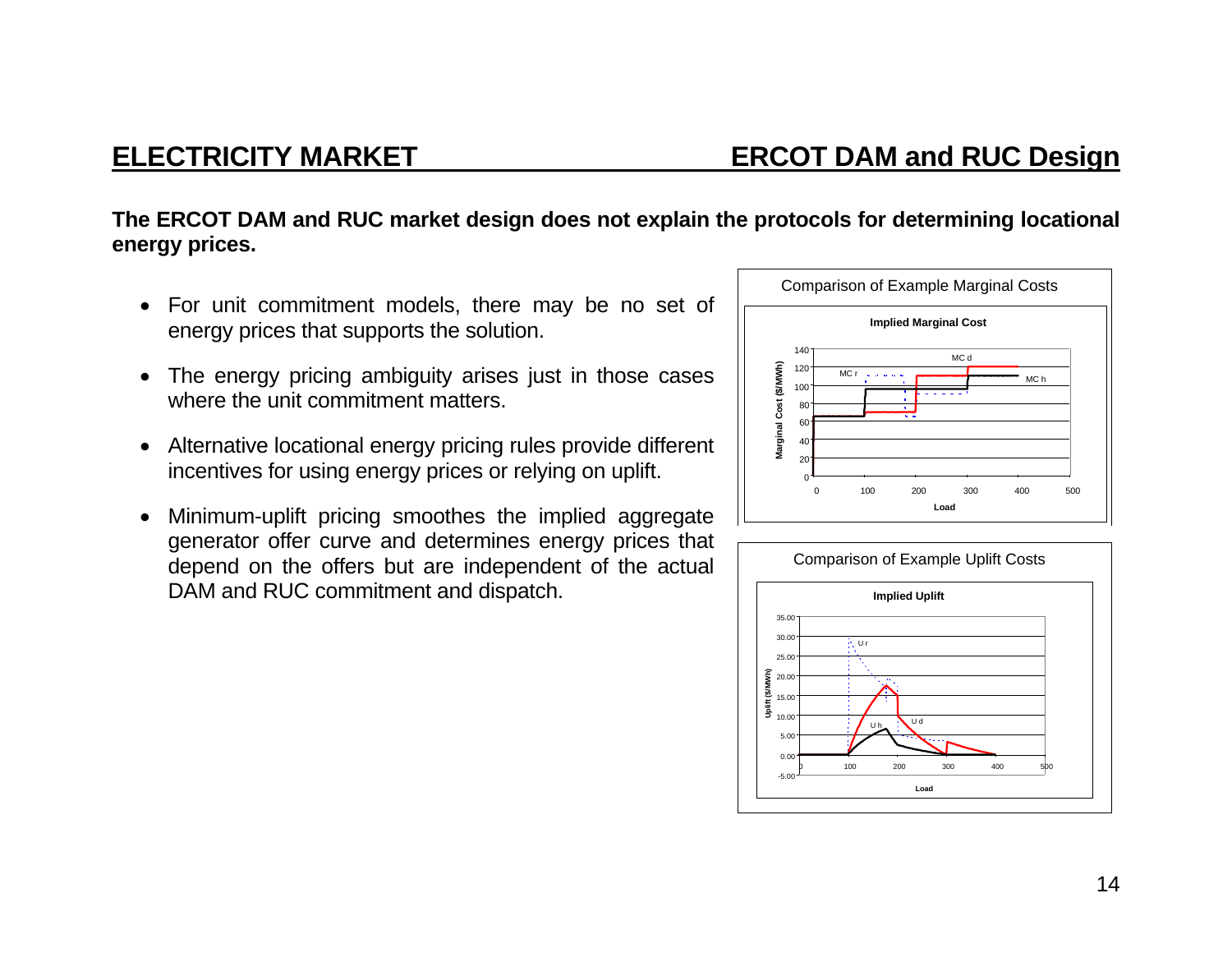## **ELECTRICITY MARKET ERCOT: Unsolicited Recommendations**

### **The ERCOT market design presents opportunities for immediate and important changes.**

- **Implement an Operating Reserve Demand Curve.** Inadequate scarcity pricing has been a principal defect of organized market design implementations. This domino knocks over much of the other underpinnings of the market and creates pressure for more and more regulatory intervention to support resource adequacy. Fix this NOW!
- **Develop long-term CRRs and integrate with transmission investment rules.** Transmission investment rules can incorporate a market need for long-term rights. There must be a principled limit on socialized transmission investment in order to stem the pressures to subsidize and socialize all competing investment. The Argentine model points to a workable solution.
- **Revise RUC commitment criterion and associated day-ahead energy pricing to support market and minimize uplift.** The RUC commitment, dispatch and pricing rules in other organized markets offer simpler methods that provide incentives to support the integrated market. The innovations in the ERCOT design move in the wrong direction.
- **Maintain the basic market design framework.** Evaluate all proposed changes for compatibility with the basic necessary elements of bid-based, security-constrained, economic dispatch, with nodal prices.